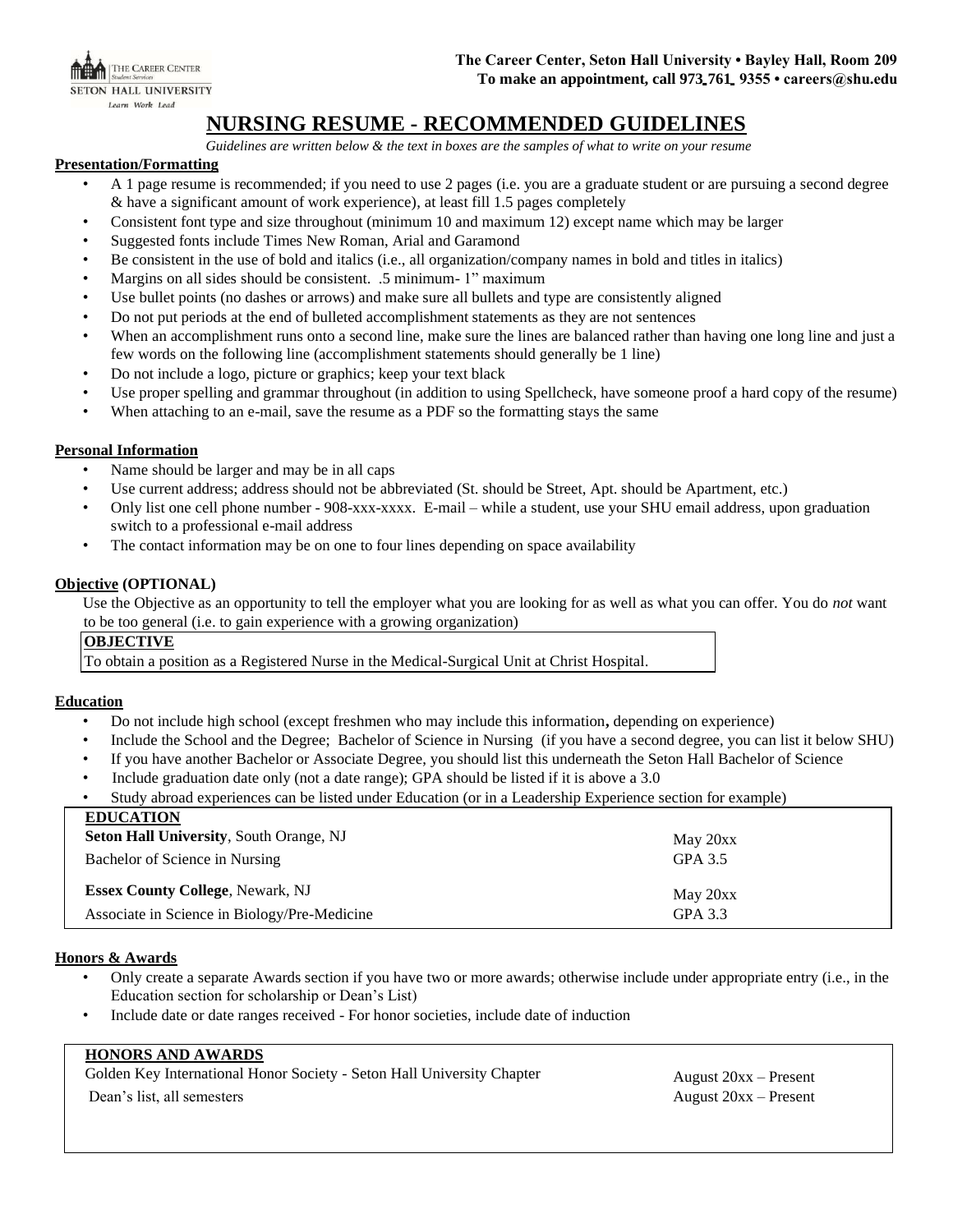# **Certifications & Licensures**

• Include all certifications necessary to be a nurse as well as those extra you received for positions in medical field.

# **CERTIFICATIONS**

| State of New Jersey Licensure, License #123456789                   | Valid June $20xx - May 20xx$    |
|---------------------------------------------------------------------|---------------------------------|
| American Heart Association Health Care Provider and CPR Certificate | Valid January 20xx - April 20xx |

# **Experience**

- You can have various "Experience" sections including: Clinical, Relevant, Professional, Leadership, etc.
- You can include all work experience and internships regardless of whether they are paid or unpaid
- Do not use personal pronouns (I, My, etc.)
- Bullet points should begin with action verb (i.e., Managed, Created, etc.)
- Use consistent verb tenses past experiences should be in past tense; present experiences in present tense
- Put jobs in reverse chronological order (start with most recent)
- Only include city, state in locations, not the complete address

# **RELEVANT EXPERIENCE**

**Seton Medical Center, South Orange, NJ** September 20xx- May 20xx

*Registrar and Switchboard Operator*

- Documented patient demographics and compiled insurance information
- Registered patients for Inpatient, Outpatient, Same Day Surgery, and Emergency Room
- Answered the main phone line and directed calls, called codes, and paged overhead

# **CLINICAL EXPERIENCE**

# **Medical-Surgical, Hackensack University Medical Center**, Hackensack, NJ September 20xx – December 20xx

- Administered medications using pumps; assisted RN with preparing patients for cardiac catheterizations; monitored for medication side effects; assessed wound sites and performed dressing changes
- Assisted with blood administration; assessed arteriovenous shunts; reported significant findings to the RN

#### **Adult, Overlook Medical Center**, Summit, NJ January 20xx- May 20xx- May 20xx-

- Administered oxygen therapy, medications, bed baths, wound care, Foley catheters, and assisted in ambulation
- Completed head to toe assessments, monitored vitals, charted for adult patients

# **PROFESSIONAL EXPERIENCE**

## **Trader Joe's, Bayonne, NJ** September 20xx – Present

*Crew Member* 

- Organize and provide exceptional quality control to ensure company policies and standards
- Train team of new employees in computer systems and store policies
- Maintain successful GPA and full academic workload while working twenty hours weekly

# **Leadership Experience / Memberships/ Volunteer Experience and/or Activities**

- These sections can be combined or separated depending on the amount of information, relevance and space available
- Include titles, dates and use reverse chronological order
- Bullet points can be added if you want to showcase a key accomplishment

## **ACTIVITIES**

- Coordinate team for March of Dimes consisting of 25 members raising over \$3000 **Orange Health Clinic, Orange, NJ October 20xx** – January 20xx
- - Administered Flu Shots during annual outreach Flu Clinic for underserved populations
	- Volunteer Captain for Seton Hall Nursing Students Team spearheading student fundraising efforts

# **Skills**

- Include computer, language, certifications/licenses IF IT IS JOB RELATED
- Do not list only "Microsoft Office"; spell out Microsoft Excel, PowerPoint (all one word), Word, Access, etc.
- Only list language skills if you are fluent and confident speaking or writing the language
- Do not include attributes such as hard working, motivated, etc. OR skills such as analytical, planning or interpersonal

# **SKILLS**

Technical: Proficient with Microsoft Word, Excel, and PowerPoint; MedRx, Picis, and Sunrise documentation softwares Language: Fluent in Spanish

## **References**

*Do not list references or include the phrase "References Upon Request". References go on a separate document – not your resume.* 

**Student Nursing Association,** Member January 20xx – Present